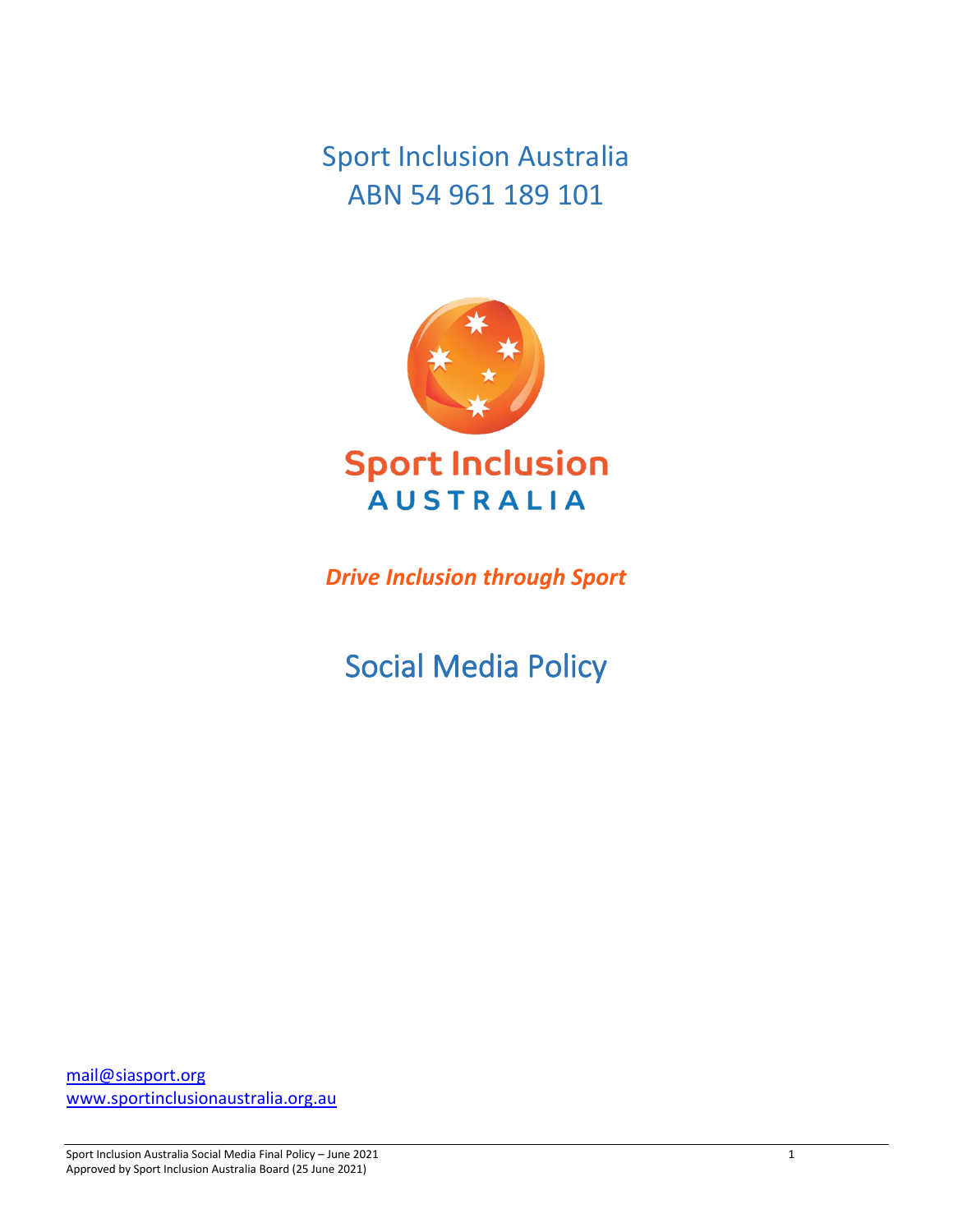# **Policy**

# Introduction

Sport Inclusion Australia, SIA is a National Sporting Organisation established in 1986 to assist the inclusion of people with an impairment, primarily an intellectual impairment into the mainstream community using sport as the medium. Sport Inclusion Australia is the Australian member of Virtus, World Intellectual Impairment Sport.

Our Purpose is to build a more inclusive community.

SIA facilitates, educates and supports sporting organisations and the wider community about the power of sport to deliver social inclusion, while advocating for the rights of all Australians to be treated with dignity.

Our Mission is to drive inclusion through sport.

The philosophy has never wavered 'Promote sporting opportunities for people with an impairment in mainstream settings with sport owning and delivering sport for all Australians at the appropriate ability level with a 'person first 'approach'.

### We want to make sure no one is left behind.

### Purpose

Sport Inclusion Australia may choose to engage in social media such as:

- Twitter
- Facebook
- WordPress/Blogger
- YouTube/Vimeo
- iTunes/Podcasting

Sport Inclusion Australia seeks to encourage information and link-sharing amongst its membership, staff and volunteers, and seeks to utilise the expertise of its employees and volunteers in generating appropriate social media content.

At the same time, social media posts should be in keeping with the image which Sport Inclusion Australia wishes to present to the public, and posts made through its social media channels should not damage the organisation's reputation in any way.

Due to the fast-moving nature of social media and the constant development of new social media programs, it is important that this policy and its procedures be reviewed at regular intervals.

## Core Policy

Sport Inclusion Australia's social media use shall be consistent with the following core values:

- Integrity: Sport Inclusion Australia will not knowingly post incorrect, defamatory or misleading information about its own work, the work of other organisations, or individuals. In addition, it will post in accordance with the organisation's Privacy policies.
- Professionalism: Sport Inclusion Australia's social media represents the organisation as a whole and should seek to maintain a professional and uniform tone. Staff and volunteers may, from time to time and as appropriate, post on behalf of Sport Inclusion Australia using its online profiles, but the impression should remain one of a singular organisation rather than a group of individuals.
- Information Sharing: Sport Inclusion Australia encourages the sharing and reposting of online information that is relevant, appropriate to its aims, and of interest to its members.

Sport Inclusion Australia should seek to grow its social media base and use this to engage with existing and potential members, donors and stakeholders. At the same time, a professional balance must be struck which avoids placing the organisation's reputation at risk.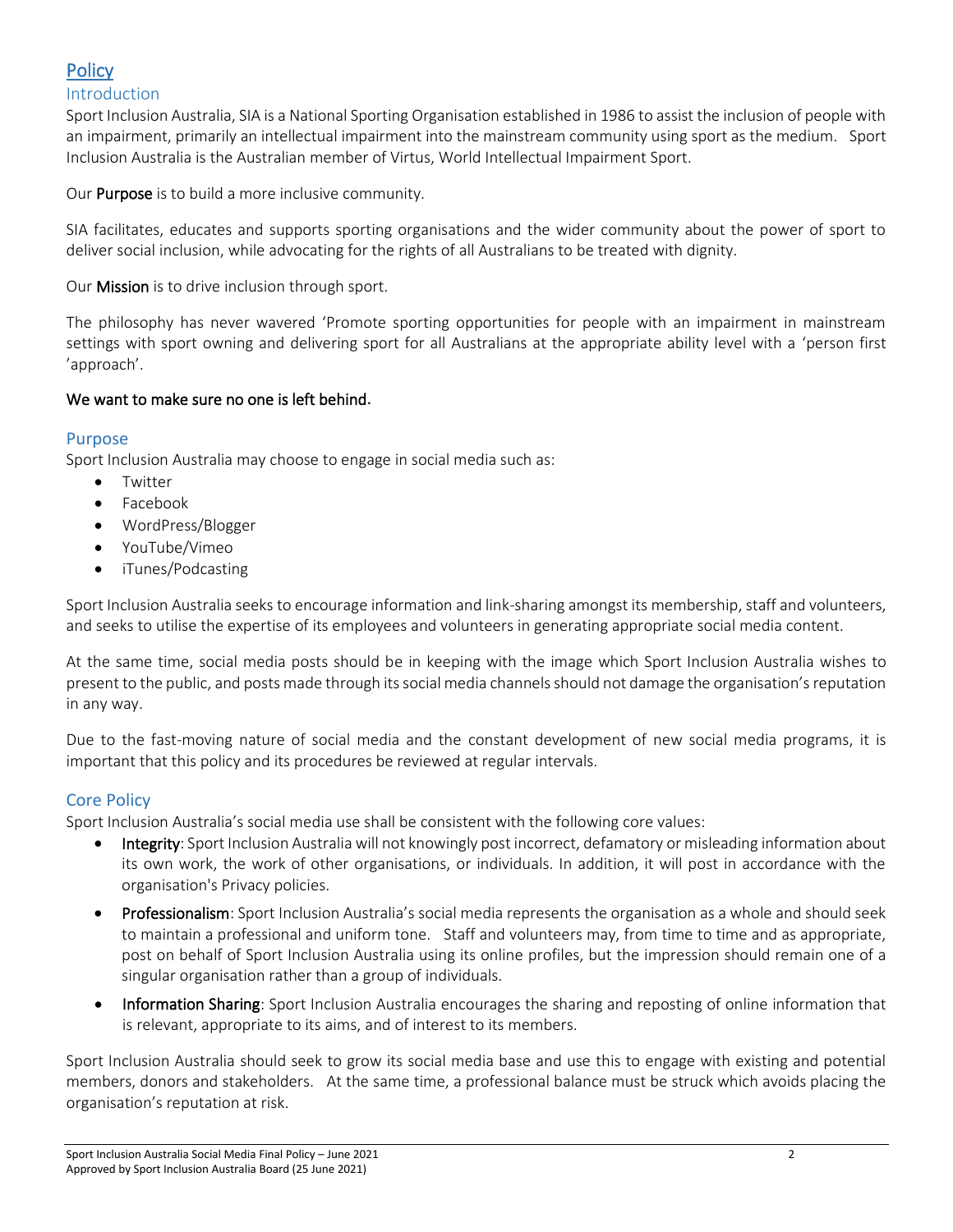# **Procedures**

## Responsibilities

The Chief Executive Officer, CEO, shall co-ordinate Sport Inclusion Australia SIA's social media management. The CEO will oversee expansion of social media and help to develop the Social Media Strategy in line with the organisation's Strategic Plan.

Staff and volunteers may, from time to time and where appropriate, post on behalf of Sport Inclusion Australia using the organisation's online social media profiles. This is to be done only with the express knowledge and authorisation of the CEO.

The CEO has ultimate responsibility for:

- o Ensuring that all posts are in keeping with Sport Inclusion Australia's core Social Media Policy.
- o Ensuring appropriate and timely action is taken to correct or remove inappropriate posts (including defamatory and/or illegal content) and in minimising the risk of a repeat incident.
- o Ensuring that appropriate and timely action is taken in repairing relations with any persons or organisations offended by an inappropriate post.
- o Moderating and monitoring public response to social media, such as blog comments and Facebook replies, to ensure that trolling and spamming does not occur, to remove offensive or inappropriate replies, or caution offensive posters, and to reply to any further requests for information generated by the post topic.

It is important to maintain the balance between encouraging discussion and information sharing, and maintaining a professional and appropriate online presence.

### Delegation

Social media is often a full time occupation; as such, such responsibilities as outlined above may be delegated by the CEO to another appropriate staff member/volunteer.

#### Processes

#### Posting to social media

Before social media posts are made, volunteers and staff should ask themselves the following questions:

- o Is the information I am posting, or reposting, likely to be of interest to SIA's members and stakeholders?
- o Is the information in keeping with the interests of the organisation and its constituted aims?
- o Could the post be construed as an attack on another individual, organisation or project?
- o Would SIA's donors and or sponsors be happy to read the post?
- o If there is a link attached to the post, does the link work, and have I read the information it links to and judged it to be an appropriate source?
- o If reposting information, is the original poster an individual or organisation which SIA would be happy to associate itself with?
- o Are the tone and the content of the post in keeping with other posts made by SIA? Does it maintain the organisation's overall tone?

If you are at all uncertain about whether the post is suitable, do not post it until you have discussed it with the CEO. A few moments spent checking can save the organisation big problems in the future.